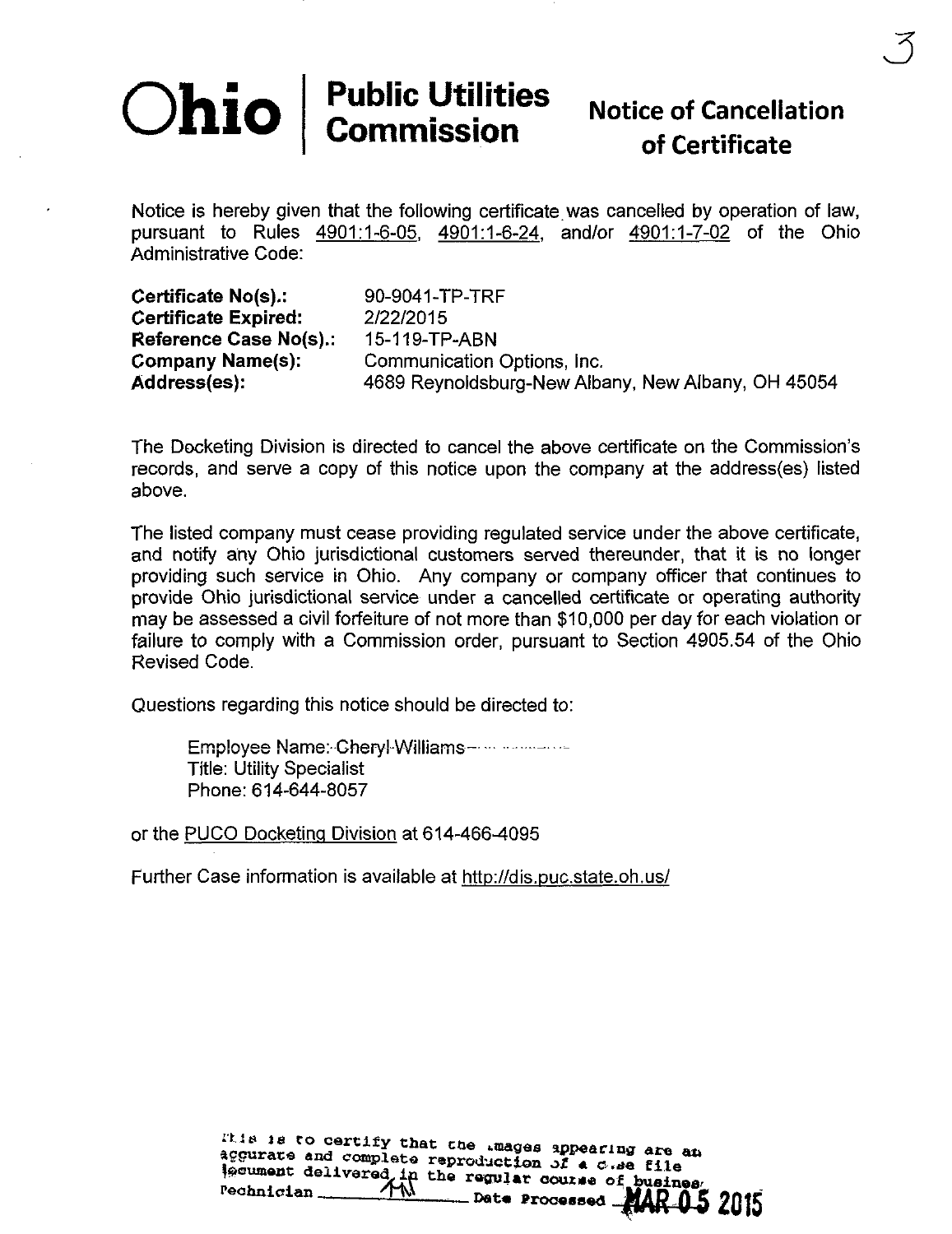DRAFT - This document was created only for the purpose stated within. It is for staff discussion only and does not reflect the view of the Commission.

#### AUTOMATIC CASE ACTION FORM

Company Name Communication Options, Inc. Case No. 15-119-TP-ABN

Action Needed

 $\Box$  File Final Tariffs: Effective: File Date(s): File Date(s):

D Case Withdrawn at Applicant's Request (within Auto period)

 $\Box$  Case Dismissed for Incomplete Application or Tariff

New Certificates (New Certificates)

**Example 2** Issue Certificate No.<br>Name: Address:

 $\Box$  Add

 $\Box$  CLEC  $\Box$  CTS carriers. to the list of

 $\Box$  Attach Proposed Market Area to Certificate

 $\Box$  Issue Statewide Authority

Certificate Revisions

 $\Box$  Revise Certificate No. to (check all applicable):

 $\Box$  Reflect name change from to

 $\Box$  Transfer Certificate from: to

 $\Box$  Cancel Certificate due to merger with , which has Certificate No.

 $\Box$  Cancel CTS/TP Certificate No. due to being issued a CLEC certificate

 $\Box$  Reflect Change of Ownership to:

 $\boxtimes$  Cancel Certificate No. 90-9041 and remove from the list of  $\boxtimes$  CLEC  $\Box$  CTS carriers

 $\Box$  Keep Case File Open for: